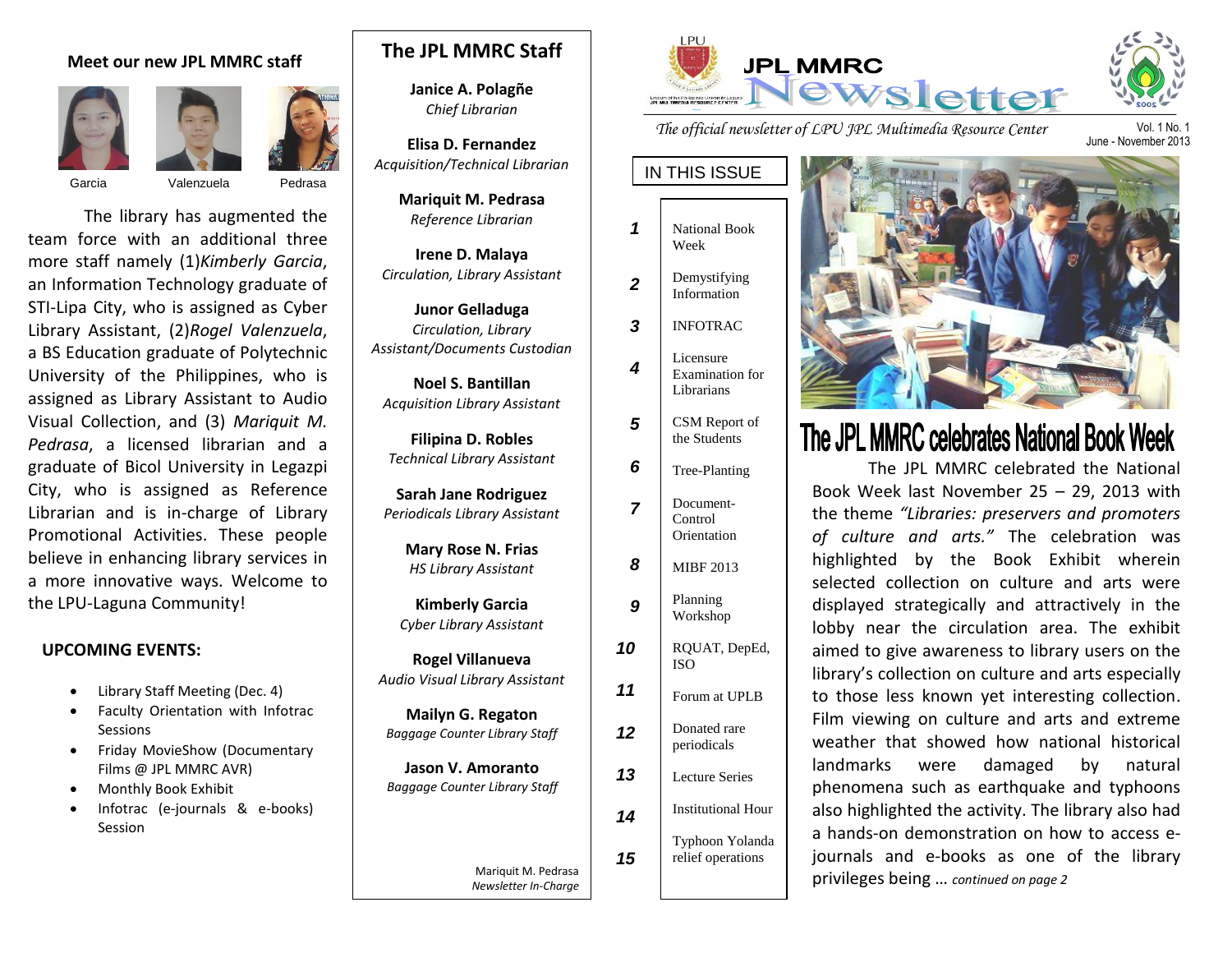The JPL MMRC celebrates National Book Week *from page 1* 

… offered to all Lyceans.

These activities were actively participated by the students of different departments including the High School and some of the faculty and staff.



## **Rodriguez, Malaya attended DEMYSTIFYING INFORMATION LITERACY seminar**

Two of the JPL MMRC staff had the opportunity to attend the talk and forum on "Demystifying Information Literacy" held at De La Salle University Libraries on November 26, 2013. The objectives of the talk are (1) to understand information literacy as a vital component of lifelong learning, (2) measure

participant's information literacy skills, and (3) promote library services and programs. The resource speaker is Ms. Marian R. Eclevia, Coordinator, Readers' Services, DLSU Libraries. Rodriguez and Malaya are expected to conduct their echo-seminar to all

library staff as one way of continuing education and update to all as soon as possible.



# **INFOTRAC, a family of fulltext databases**

Infotrac, one of the library privileges being offered to all Lyceans, is a family of fulltext databases of content from e-journals, magazines, and ebooks. It has three databases: the (1)Academic Onefile for foreign online journals, (2) the Gale Virtual Reference Library, for the e-books, and the (3) Cengage Philippine Collection for the Filipiniana Online Periodicals. These can be accessed through

[www.infotrac.galegroup.com](http://www.infotrac.galegroup.com/) with the username: lyceumph and password: discovery. Students guide on how to maximize the features of Infotrac is also available in the Cyber Library. Infotrac is also accessible at home with Internet Connection.

#### **Fernandez passed the Licensure Examination for Librarians**

Elisa De Sola-Fernandez, our assigned staff at the Technical Section, passed the recently concluded Licensure Examination for Librarians given by the Professional Regulations Commission held last November 4-5, 2013.



shall now be officially the **Technical** Librarian since she already acquired her PRC license.

An Oath taking Ceremony shall be held on December 5, 2013 at the Manila Hotel. Congratulations Mam Elisa! The JPL MMRC family is proud of you!

## **JPL MMRC passed the CSM Report of the Students**

Garnering an overall mean of 4.08, the library passed the Summative CSM Report of the Students for the first semester of SY 2013-2014. Sufficient chairs and tables had the lowest score obtained from the students while having a safe environment had the highest score. Students' verbatim comments, may it be positive or

negative, rest assured that the library will entertain them all and be given action/improvements to enhance our services.

#### **Regaton, Rodriguez planted trees**



Mailyn Reganto and Sarah Jane Rodriguez were among the participants of the Tree-Planting Project organized by the COMEX held at Brangay Barangka, Calamba City last October 26, 2013. Aside from having it as Community Extension Service, it is also our simplest way of protecting our Mother Earth from climate change.

### **Gelladuga attended the Document Control Orientation**

Junor Gelladuga, one of the Library Assistants, attended the Document Control Orientation held last at . This orientation helped Gelladuga being the Library's Document Custodian organize meticulously all the pertinent documents.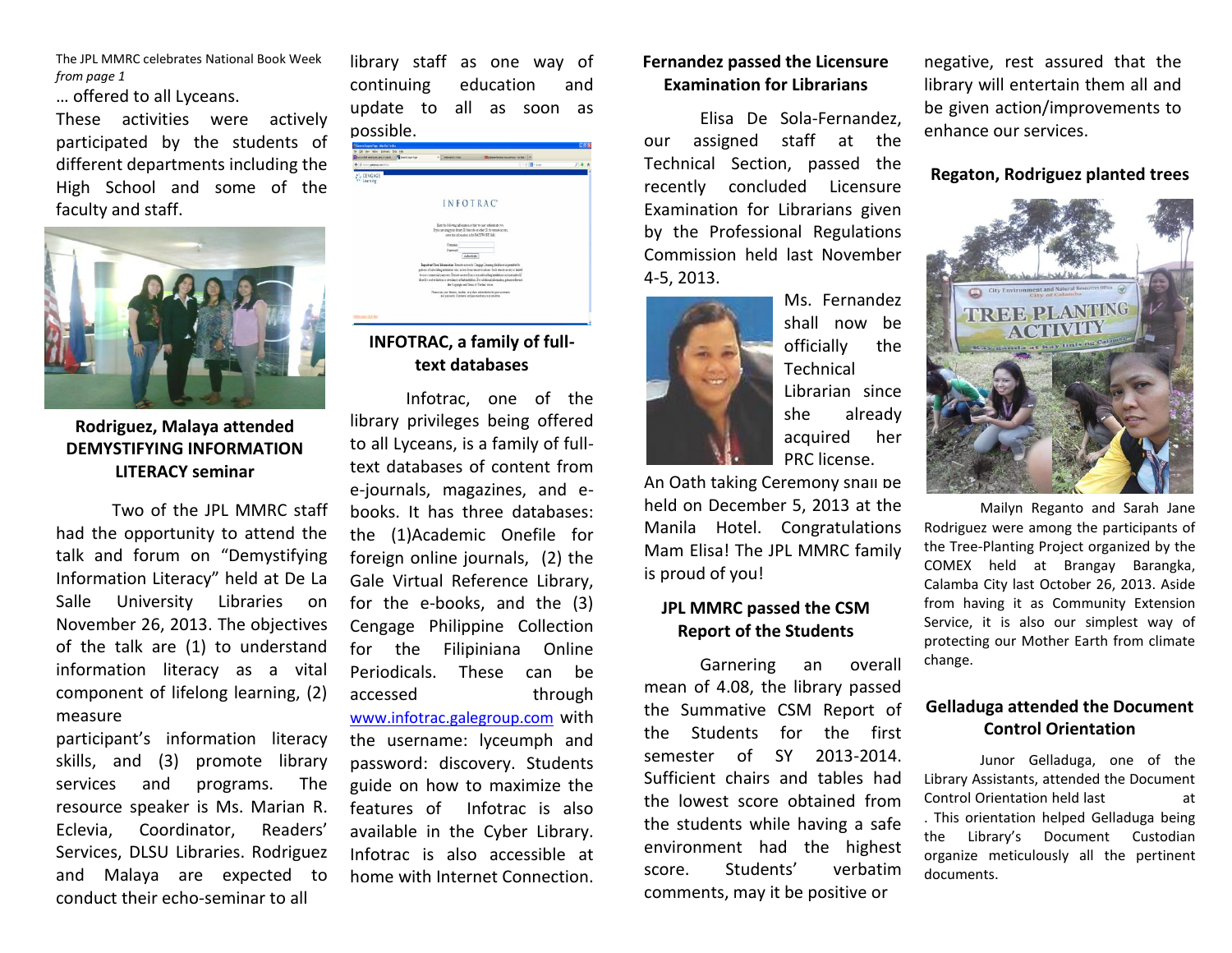#### **JULIANO donated rare periodicals to JPL MMRC**



Very fragile, precious and interesting periodicals were donated by Sir Jon Juliano to the JPL MMRC. It is our honor to house these collection namely, The Tribune *May 14, 1943* issue; The Manila Chronicle *May 11, 1947;* Doz de Manila *August 6, 1949;* Manila Bulletin *January 30, 1952;* Manila Bulletin *March 19, 1952;* Graphic magazine *March 8, 1972;* and Graphic magazine *January 26, 1972* issue. This is a very good start for the JPL MMRC to create Archives for such rare and precious collection.

## **Polagñe, Malaya attended the Planning Workshop**

Janice Polagñe and Irene Malaya attended a separate Planning Workshop. Malaya attended the one scheduled last September 12, 2013 in behalf of

Polagñe who at that time was with the Library Committee attending the 2013 MIBF at SMX Mall of Asia. While Polagñe attended the October 22-23, 2013 Planning Workshop both held at the Conference room with the Deans and Office Heads wherein mid-year plans and accomplishment report were discussed. This event is regularly being held to update the community of every office's events.

### **RQUAT, DepEd, & ISO visited JPL MMRC**

JPL MMRC was visited by several auditors during the first semester of the academic year. Among were the ISO Internal Audit last September 13, the DepEd representatives who visited the High School Library last November 14, and the RQUAT visitors who surveyed the BSIS library collection last November 28, 2013. Several preparations such as the documents and physical arrangement of library book collection and facilities were cooperatively done by the JPL MMRC staff. These visits help the library in figuring out its strengths and weaknesses to further improve its services.

#### **Fernandez, Malaya, and Polagñe attended a lecture series**

The recently conducted Institutional Lecture Series were attended by Janice Polagñe, Irene Malaya and Elisa Fernandez. The  $1<sup>st</sup>$  lecture



series with the topic "*Challenges and Prospects of Internalization of Higher Education: The Case of LPU-Laguna"* with Dr. Francis K. Ashipaoloye as the speaker, which was held last November 20, 2013 at the AVR of JPL Building was attended by Ms. Malaya and Ms. Polagñe while the 2<sup>nd</sup> Lecture Series held last November 22, 2013 with the topic "ASEAN Integration 2015" with Dr. Ricardo P. Pama as the speaker was attended by Ms. Polagñe and Ms. Fernandez.

# **JPL MMRC new staff attended the Institutional Hour**



Kimb erly Garcia, Rogel Valenzuela, and Mariquit

Pedrasa, all newbie at the library, attended the recently conducted Institutional Hour held last November 14, 2013 wherein the institution's vision, mission, objectives, and other important reminders were discussed. Dr. Oscar Bautista, our EVP, Mr. Cris Malabuyoc, VPA and Mr. George Atento, HRD Director were among the presenters.

# **Libraries of NOCEI CALABARZON agreed projects**



The libraries of the member schools of NOCEI CALABARZON agreed upon on the upcoming projects which are the (1) Library & Information Service Matrix and (2) Resource Sharing of Periodicals/Journals. These collaborative projects will enhance each member school's library services.